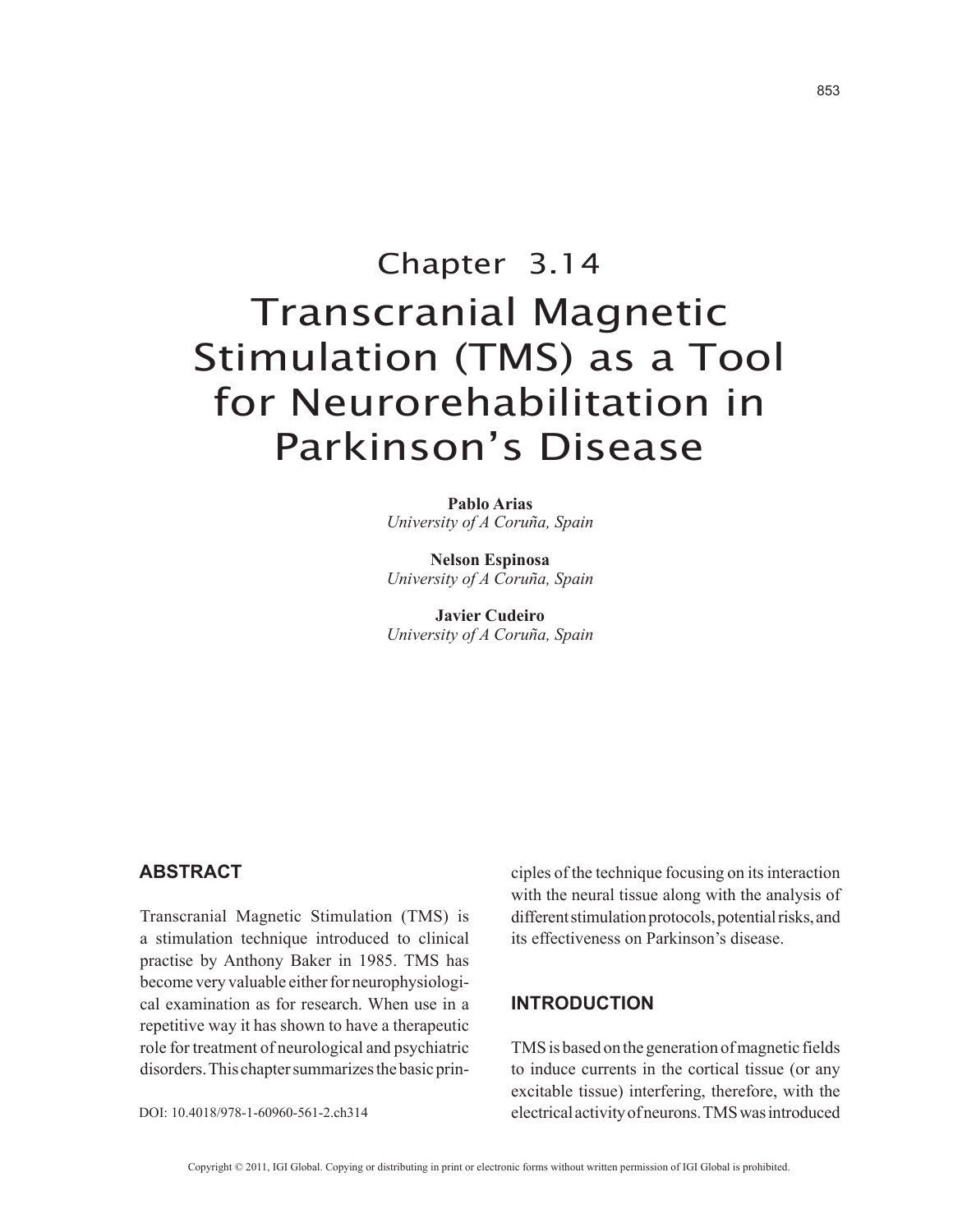by Anthony Barker in 1985 as a painless and noninvasive technique that, based on the principles of electromagnetic induction, is able to generate currents in the brain and modulate the function of the cortex. The prototype presented by Barker was capable of generating current pulses of 110μsec at a frequency of 0.3Hz and an intensity of 4kA. This device (developed by Magstim and under an exclusive license to the University of Sheffield) was the first magnetic stimulator built for commercial purposes. Today there are new versions of magnetic stimulators manufactured by different companies specially designed for clinical and research applications and able to work with higher current and frequency ranges. The following is a review of the technique that includes the general aspects of the device, the physics behind TMS and its main applications in both, clinical and experimental protocols, focused on Parkinson's disease.

## **basic Setup of TMS:**

A TMS apparatus is composed by (see Figure 1):

A: A capacitive systems of charge-discharge current designed to store an electric charge

*stim model Rapid. A: two capacitive systems to accumulate electric charge above 2.8 kV. B: control system to adjust stimulation parameters and safeguards. C: circular coil and two figure-eight coils with different diameters, each of them induces a magnetic field with different characteristics*



at high potential (in the kV range) and to supply a high current (in the kA range).

- B: A control system which allows to determine the current level, according to the user needs, and generates a magnetic stimulus either manually or by an external trigger circuit. In addition, it governs all electric and thermal protections for a safe operation.
- C: A stimulating coil whose design is crucial because it determines the profile of the induced magnetic field and because it is the only component in direct contact with the subject to study.

# **operating Principles**

Whenever the capacitor bank is discharged by the action of the control system, a pulse of current *I* flows through the stimulating coil and, according to Ampère's Law (eq. [1]), induces a magnetic field *H* surrounding the coil. Figure 2A shows a simplified circuit equivalent to a *figure of eight* (or *butterfly*) coil (Figure 1C, center & right). Note that the induced magnetic field is greater (*2H*) where the more current flows.  $\rightarrow$ 

Because *I* varies with time (pulse) so does *H* and, by virtue of the Faraday's law (eq. [2] in *Figure 1. Transcranial magnetic stimulator Mag-* Figure 3), an electric field is induced in the air

> *Figure 2 A. a circulating current I induces a magnetic field H. The magnetic field is greater (2H) at points with greater current flow and is zero where the net current is zero. B: The right-hand rule is a mnemonic rule to determine the spatial relationship between current and magnetic field. The Ampère's law (eq. [1]) expresses the relation between the current and the magnetic field*